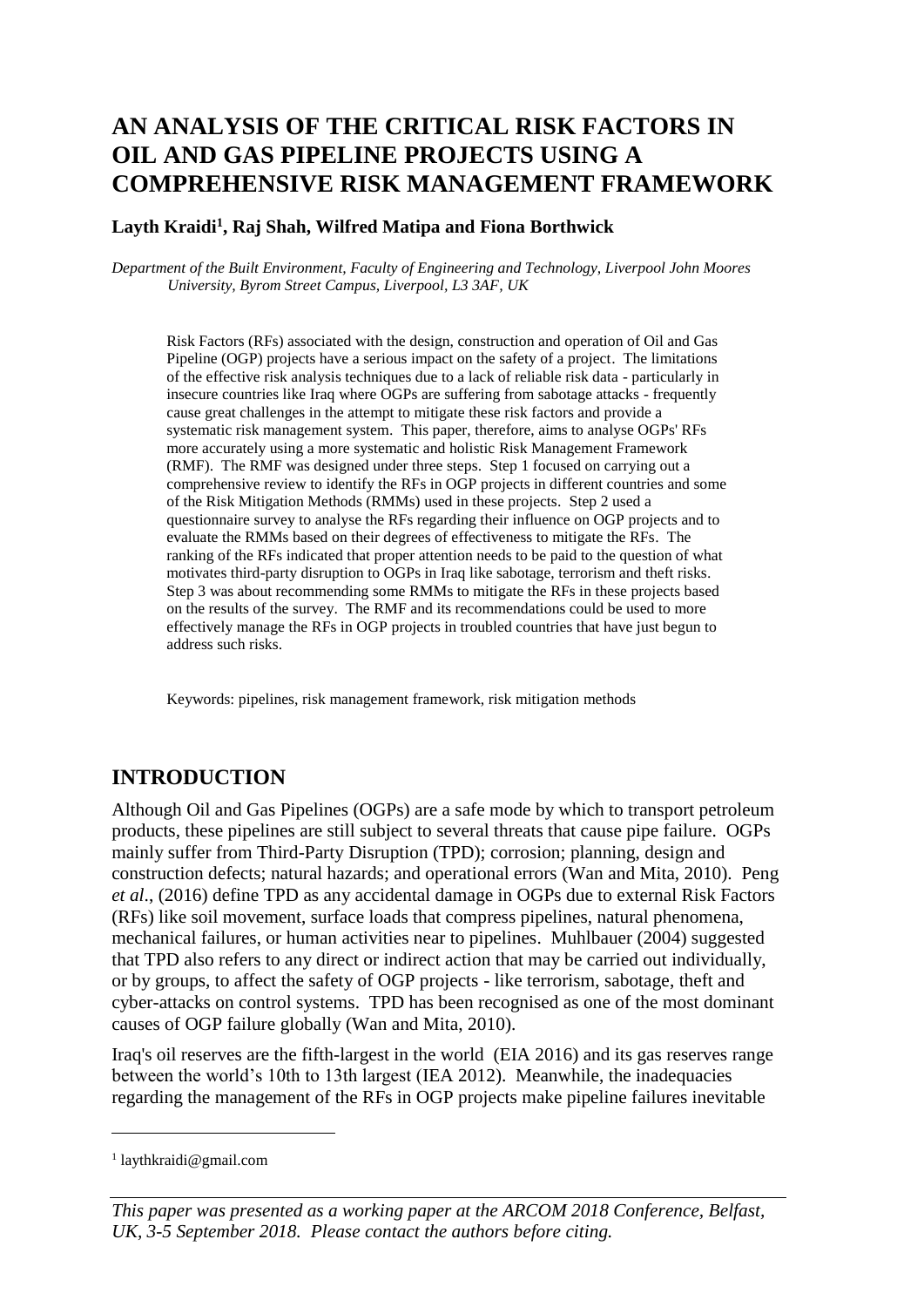and hinder oil export activities, which results in massive economic losses to the country. Hence, there is a vital need to contribute to solving these highlighted crucial problems in Iraq and other troubled countries by employing a holistic risk management method to focus on the most vulnerable segments of pipeline safety. This research, therefore, aims to develop a Risk Management Framework (RMF) to identify and analyse the RFs and Risk Mitigation Methods (RMMs) in OGP projects more systematically and holistically to help the stakeholders to mitigate the RFs in these projects successfully.

### **LITERATURE REVIEW**

As Peng *et al*., (2016) observed, risk management has four steps: (1) Identify the RFs and RMMs. (2) Analyse the RFs regarding their degree of influence on a project because dealing with each RF as if it is the most critical one results in heavy losses in terms of resources (Srivastava and Gupta, 2010). (3) Respond to the risk and mitigate the consequences, which means to apply suitable methods to mitigate the RFs. Therefore, it is significant to evaluate the RMMs regarding their degree of effectiveness. (4) Risk monitoring and control, which is a continuing work-cycle of the three steps to provide upto-date information about the existing and new RFs and RMMs during the project's stages, and to ensure the project's safety.

Effective risk mitigation requires appropriate knowledge, an up-to-date database about pipeline failure causes (Balfe *et al*., 2014), and accurate values about the probability and severity levels of the RFs to identify the factors which require prioritisation. However, the data that the existing risk analysis methods contain is uncertain with regard to the probability and severity of the RFs. For example, the data is it not available or is there a possibility that it is incorrect. (Yazdani-Chamzini, 2014). In addition, these methods are not accurate enough to calculate the probability of TPD risks because a historical database about such risk has not yet been established (Peng *et al*., 2016). Moreover, these methods are either too generic or too specific when dealing with the RFs, as they are analysing only one or two RFs at the same time (El-Abbasy *et al*., 2016). For example, studies about OGP risk in European countries mainly focus on corrosion and stress-strain risk. This is because OGPs in these countries are less subject to sabotage risk because their pipelines are underground and in safe areas. Researchers in the USA are focusing more on the terrorism risk, especially after 9/11, in addition to corrosion because OGPs in the USA are underground. Studies about this topic in Africa are focusing more on the social factors of risk, such as sabotage and thefts. This is related to poverty levels, as stolen products might be sold on the black market. Therefore, these studies are not applicable in Iraq or other countries in a similar situation where the OGP network is aboveground, and they are subject to all of the mentioned RFs.

Regarding the development of RMF, Mubin and Mubin (2008) developed a risk model for gas pipeline projects in Pakistan. This model identifies the RFs during the construction stage based on analysing a number of local projects and reviews from local clients and contractors. Monte Carlo simulation was used to estimate finishing the projects on time and budget. The authors created a data bank to store the model's findings and provide recommendations for the risk management process. Schwarz *et al*., (2015) proposed a risk management procedure to support decision-making processes in projects. The model started by defining the project's scope, the risk management criteria and identifying the RFs using checklists. The authors used the Artificial Neural Network (ANN) and experts' judgements to evaluate the RFs. These two models identify RFs only from local projects. El-Abbasy *et al*., (2014) used a historical database and ANN to predict the conditions of offshore OGPs in Qatar and to prioritise the maintenance work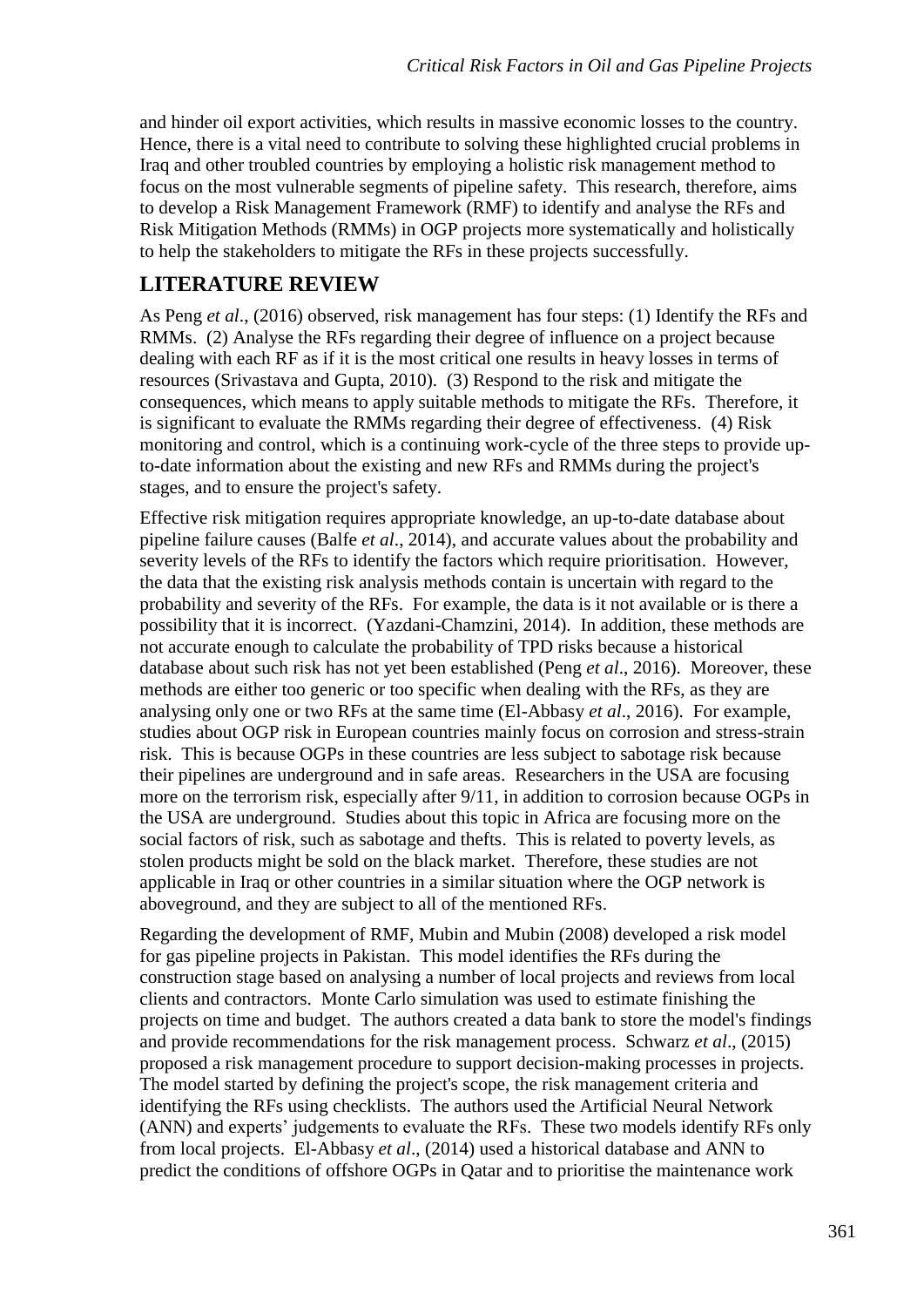for these pipelines. This study uses an available database to identify the RFs. Unfortunately, there is no such database available in developing countries, where the documentation is not in the best condition and there are no appropriate records about OGP accidents. None of the reviewed models has identified and evaluated any RMMs to mitigate the RFs. The current study adapts these models to develop a more holistic and applicable RMF for OGP projects in troubled countries like Iraq by bridging the highlighted gaps in them (see Figure 1).



*Figure 1: The design of the Risk Management Framework (RMF)*

From the preceding text, it is clear that effective risk management is unachievable if the facilities for identifying the RFs and RMMs are not at the required level, and the probability and severity of the RFs and the effectiveness of the RMMs are not accurately evaluated.

Comprehensive investigations were carried out to identify OGP RFs in different countries across the world, especially in insecure ones. These investigations helped to overcome the problem of lack of information about OGP failure causes in Iraq, because there is no database about them. Li *et al*., (2016) classified factors influencing global investment in shale gas into five types, namely: economic, political, geological, technological and internal risks. Mubin and Mubin (2008) classified RFs that obstruct the construction and operation of pipeline projects in Pakistan into seven types, namely: political, socioeconomical, technical, organisational, natural catastrophe, financial, safety and security, and environmental risks. In the current study, in order to include OGP RFs that affect the general safety of OGPs in addition to the economic challenges, and to include RFs present during the entire project, they have been classified into five different types depending on their characteristics, as follows: (I) Security and Societal (S&S); (II) Pipeline Location (PL); (III) Health, Safety and Environment (HSE); (IV) Operational Constraints (OC); and (V) Rules and Regulations (R&R) risks (see Table 1).

# **RESEARCH METHODOLOGY**

Developing an RMF is a part of the methodology in this paper. Figure 1 explains the steps of work for this framework. Step 1 was about identifying the RFs from the literature review. Additionally, a number of RMMs were suggested to mitigate the RFs in OGP projects in Iraq. These methods were classified depending on an estimate about when they could be applied during the projects (see Table 2). These investigations did not provide any information about the probability and severity of the RFs and the effectiveness of the RMMs in the study area, Iraq. Therefore, a questionnaire survey was needed to gather stakeholders' perceptions about them.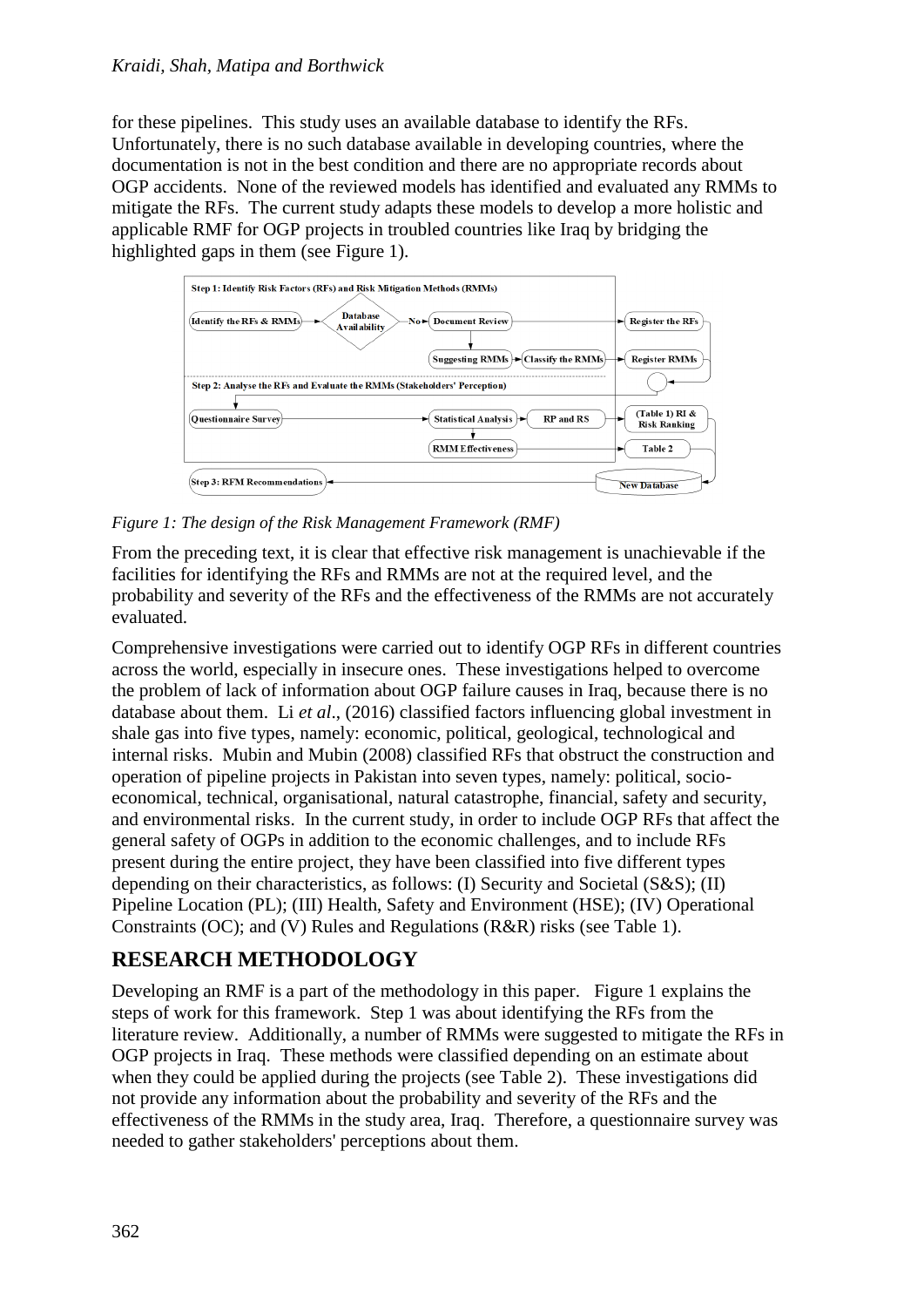Step 2, therefore, saw the development of a questionnaire survey based on the findings from step 1. A pilot survey was distributed to improve the clarity of the questions. The survey was distributed using an online survey tool. The potential respondents were informed that their responses would be treated confidentially. RF probability levels were analysed on a scale (rare, unlikely, possible, likely and almost certain). RF severity levels were analysed on a different scale (negligible, minor, moderate, major and catastrophic). RMM effectiveness degrees were evaluated on a further scale (ineffective, slightly effective, moderately effective, very effective and extremely effective). A Likert scale was used in this paper because it is a commonly used scale for subjective measurements. This scale is sensitive and small deviations are highly meaningful (Cummins and Gullone, 2000). Initially, a 7-point Likert scale was used in the pilot survey, but the participants observed that it was difficult for them to use. Therefore, a 5-point scale was suggested for the survey. The survey asked the participants to rank the project stages from 1 to 3 regarding their priority for application of the RMMs; where 1 means high priority and 3 means lower priority. The respondents were asked, are the underground pipelines (which are subject to corrosion, geological, construction and maintenance risks) safer than the aboveground ones (which are subject to sabotage and theft risks) or vice versa?

The values of Risk Probability (RP) and Risk Severity (RS) of each RF (Table 1) and the degrees of effectiveness of each RMM (Table 2) were calculated by determining the means of the scale. Based on the character of the RF, some RMMs were suggested to mitigate the RF. For example, avoiding insecure areas, using an anti-terrorism design, having protective barriers and patrols could mitigate the risk of terrorism and sabotage by direct action. Meanwhile, laying the pipelines underground can help to minimise the opportunities for terrorists and saboteurs to attack them. However, terrorists and vandals still have an opportunity to damage OGPs. Educating government-public corporations about managing the safety of OGPs and reporting any case of vandalism could help to reduce pipeline attacks, but the government cannot entirely stop terrorists and vandals from attacking the pipelines. From these examples, the RMMs were classified into direct and indirect RMMs in the way that the RMM(s) will mitigate the RF(s) (see Figure 2).

## **RESULTS**

Before analysing the survey, it was important to test its reliability. Cronbach's alpha correlation coefficient  $(\alpha)$  was calculated by using SPSS to test the survey's reliability level (Shavelson and Haertel, 2006). The α of the survey was found to be 0.910, where 0.7 indicates a minimum level of reliability (Pallant, 2001). This means the results are reliable.

In total, 198 respondents completed the survey: 14 were consultants, planners or designers; 71 were site engineers; 41 were operators; 29 were administrators; 10 were owners or clients; and 33 were either students (they are employers and postgraduate students at the same time) or lecturers in oil engineering departments at different Iraqi universities. With regard to level of experience, 74 respondents have less than five years of experience, 67 have between five and 10 years, 29 have between 10 and 15 years, and 28 have more than 15 years of experience. Three respondents do not have a degree, 28 have a high school certificate or diploma, 106 have a bachelor's degree (engineers), and 61 have a master's degree or PhD. The results of analysing the RFs and RMMs are shown in Table 1 and Table 2.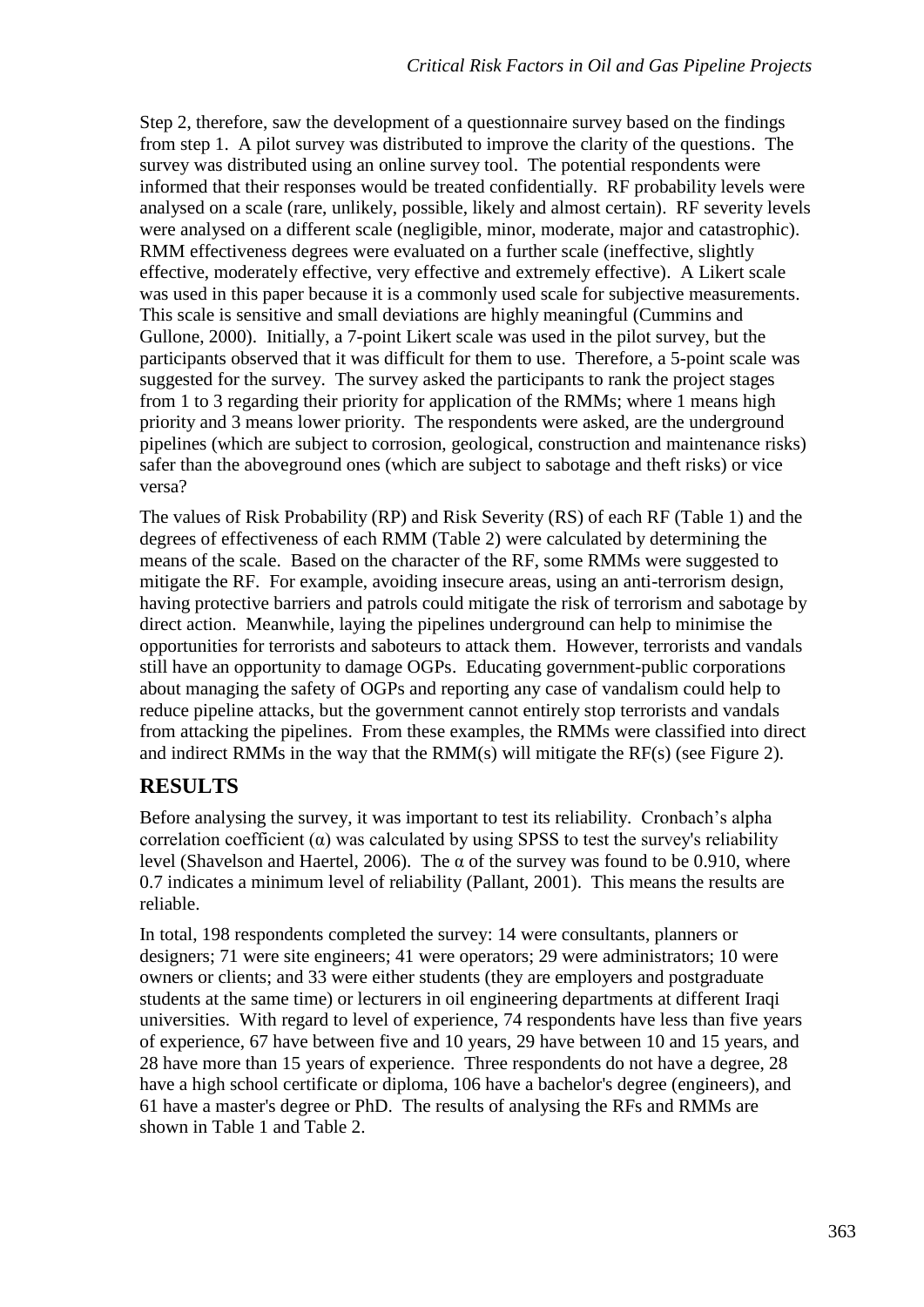|  |  |  | Table 1: The identified RFs from literature and the results of the survey. |  |
|--|--|--|----------------------------------------------------------------------------|--|
|  |  |  |                                                                            |  |

| RFs                                                                                                                | Authors                     | Risk<br>Type |      | RS   | RI              | $R^*$        |
|--------------------------------------------------------------------------------------------------------------------|-----------------------------|--------------|------|------|-----------------|--------------|
| Terrorism and sabotage                                                                                             | Nnadi et al., (2014)        | S&S          | 3.99 | 4.49 | $3.58^{\wedge}$ | $\mathbf{1}$ |
| Corruption                                                                                                         | Nnadi et al., (2014)        | R&R          | 3.98 | 4.32 | 3.44            | 2            |
| Insecure areas                                                                                                     | Srivastava and Gupta (2010) | PL           | 3.72 | 4.11 | 3.06            | 3            |
| Lawlessness                                                                                                        | Peng et al., (2016)         | R&R          | 3.61 | 4.19 | 3.03            | 4            |
| Thieves                                                                                                            | Nnadi et al., (2014)        | S&S          | 3.69 | 4.08 | 3.01            | 5            |
| Corrosion and lack of protection against it                                                                        | Nnadi et al., (2014)        | ОC           | 3.69 | 3.99 | 2.94            | 6            |
| Improper safety regulations                                                                                        | Guo et al., (2016)          | HSE          | 3.69 | 3.95 | 2.92            | 7            |
| Improper inspection and maintenance                                                                                | Nnadi et al., (2014)        | HSE          | 3.66 | 3.92 | 2.87            | 8            |
| Low public legal and moral awareness                                                                               | Peng et al., (2016)         | S&S          | 3.71 | 3.86 | 2.86            | 9            |
| Weak ability to identify and monitor the risks                                                                     | Nnadi et al., (2014)        | ОC           | 3.63 | 3.90 | 2.83            | 10           |
| Stakeholders not paying proper attention                                                                           | Nnadi et al., (2014)        | R&R          | 3.53 | 3.96 | 2.80            | 11           |
| Lack of proper training                                                                                            | Nnadi et al., (2014)        | R&R          | 3.65 | 3.77 | 2.75            | 12           |
| Exposed pipelines                                                                                                  | Rowland (2010)              | HSE          | 3.67 | 3.68 | 2.70            | 13           |
| Shortage of modern IT services                                                                                     | Nnadi et al., (2014)        | ОC           | 3.67 | 3.65 | 2.68            | 14           |
| Limited warning signs                                                                                              | Nnadi et al., (2014)        | HSE          | 3.63 | 3.66 | 2.66            | 15           |
| Easy access to pipeline                                                                                            | Srivastava and Gupta (2010) | PL           | 3.63 | 3.65 | 2.65            | 16           |
| Lack of risk registration                                                                                          | Nnadi et al., (2014)        | R&R          | 3.57 | 3.70 | 2.64            | 17           |
| Little research on this topic                                                                                      | Nnadi et al., (2014)        | R&R          | 3.62 | 3.57 | 2.58            | 18           |
| Design, construction and material defects                                                                          | Guo et al., (2016)          | ОC           | 3.33 | 3.85 | 2.56            | 19           |
| Conflicts over land ownership                                                                                      | Macdonald and Cosham (2005) | PL           | 3.49 | 3.61 | 2.52            | 20           |
| Threats to staff                                                                                                   | Rowland (2010)              | S&S          | 3.32 | 3.73 | 2.48            | 21           |
| Public poverty and education level                                                                                 | Nnadi et al., (2014)        | S&S          | 3.45 | 3.41 | 2.35            | 22           |
| Operational errors                                                                                                 | Nnadi et al., (2014)        | ОC           | 3.10 | 3.61 | 2.24            | 23           |
| Inadequate risk management                                                                                         | Nnadi et al., (2014)        | HSE          | 3.23 | 3.40 | 2.20            | 24           |
| Leakage of sensitive information                                                                                   | Wu et al., (2015)           | S&S          | 2.98 | 3.51 | 2.09            | 25           |
| Geological risks                                                                                                   | Guo et al., (2016)          | PL           | 2.75 | 3.18 | 1.75            | 26           |
| Natural disasters and weather conditions                                                                           | Nnadi et al., (2014)        | HSE          | 2.65 | 3.07 | 1.63            | 27           |
| Vehicular accidents                                                                                                | Nnadi et al., (2014)        | PL           | 2.46 | 2.71 | 1.33            | 28           |
| Hacker attacks on the operating or control<br>systems                                                              | Srivastava and Gupta (2010) | OС           | 2.24 | 2.97 | 1.33            | 29           |
| Animal accidents                                                                                                   | Mubin and Mubin (2008)      | PL           | 1.89 | 2.02 | 0.76            | 30           |
| ^ For example RI for (Terrorism and sabotage) = $(3.99 \text{ X } 4.49)/5 = 3.58$ (Sa'idi et al., 2014). * R means |                             |              |      |      |                 |              |

ranking.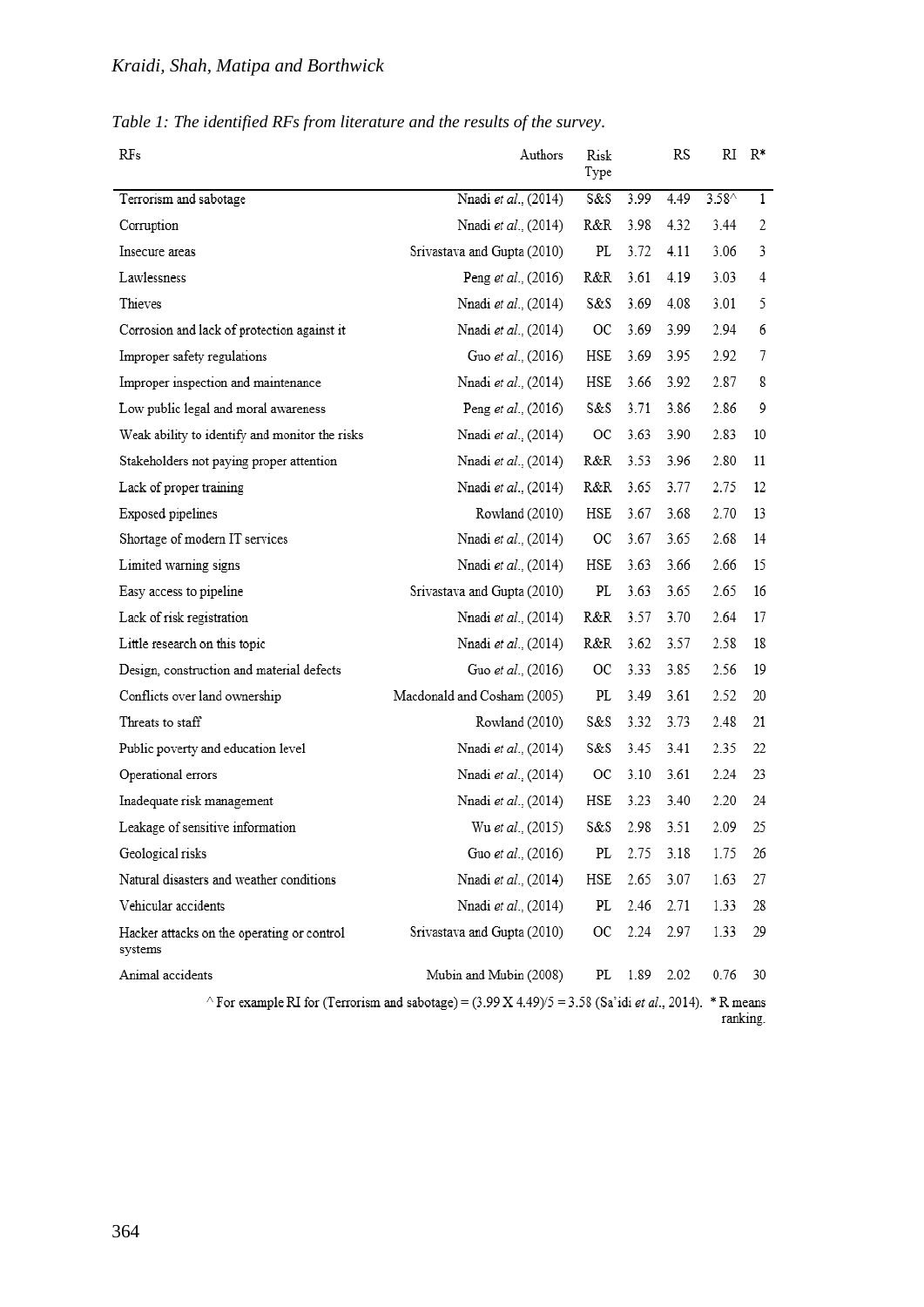| RMMs (Hopkins et al., 1999)                                          | А | B | C | Effectiveness |
|----------------------------------------------------------------------|---|---|---|---------------|
| Anti-corrosion measures such as isolation and cathodic<br>protection |   | V | V | 4.23          |
| Move to an underground pipeline                                      | V |   |   | 4.07          |
| Advanced technological and professional remote<br>monitoring         | V | V | V | 4.0           |
| Proper inspection, tests and maintenance                             |   |   | V | 3.83          |
| Proper training                                                      | V | V |   | 3.79          |
| Avoid insecure areas                                                 | V |   |   | 3.78          |
| Anti-terrorism design                                                | V |   |   | 3.78          |
| Avoid registered risks and threats                                   | V | V | V | 3.77          |
| Protective barriers and perimeter fencing                            | V | V | V | 3.69          |
| Government/public cooperation                                        | V | V | V | 3.57          |
| Warning signs and marker tape above the pipeline                     |   | V | V | 3.55          |
| Foot and vehicle patrols                                             |   | V | V | 3.53          |
|                                                                      |   |   |   |               |

*Table 2: RMM classification and effectiveness.*

 $(A)$  Planning and design stage,  $(B)$  construction stage and  $(C)$  operation stage.

Figure 2 shows the suggested RMMs to mitigate the RFs in OGP projects in Iraq. The RMMs were ranked based on the survey results.

| <b>Risk factors</b>                               | <b>Direct Risk Mitigation Methods</b>                             | <b>Indirect risk mitigation methods</b> |  |  |
|---------------------------------------------------|-------------------------------------------------------------------|-----------------------------------------|--|--|
| Terrorism & sabotage                              | Avoid the insecure areas                                          | Use underground pipeline                |  |  |
| <b>Thieves</b>                                    | Anti-terrorism design                                             | Government-public cooperation           |  |  |
| <b>Geographical location "insecure areas"</b>     | Protective barriers & perimeter fencing                           | Avoid the registered risks & threats    |  |  |
|                                                   | Foot & vehicle patrols                                            | Government-public cooperation           |  |  |
|                                                   | High technology & professional remote monitoring                  | Anti-terrorism design                   |  |  |
| Public's low legal & moral awareness              | <b>Government-public cooperation</b>                              |                                         |  |  |
| <b>Threats to staff</b>                           | Foot & vehicle patrols                                            | Avoid insecure areas                    |  |  |
|                                                   |                                                                   | <b>Government-public cooperation</b>    |  |  |
| The pipeline is easy to access                    | Use underground pipeline                                          | <b>Avoid insecure areas</b>             |  |  |
|                                                   | High technology & professional remote monitoring                  |                                         |  |  |
|                                                   | Protective barriers & perimeter fencing                           |                                         |  |  |
|                                                   | Foot & vehicle patrols                                            |                                         |  |  |
| Geological risks such as groundwater & landslides | Anti-corrosion measures such as isolation and cathodic protection | Proper inspection, tests & maintenance  |  |  |
| Vehicle accidents                                 | Use underground pipeline                                          |                                         |  |  |
|                                                   | Protective barriers and perimeter fencing                         |                                         |  |  |
|                                                   | Warning signs & marker tape above the pipeline                    |                                         |  |  |
| Animal accidents on the pipeline                  | Use underground pipeline                                          |                                         |  |  |
|                                                   | Protective barriers & perimeter fencing                           |                                         |  |  |
| Corrosion and lack of protection against it       | Anti-corrosion measures such as isolation and cathodic protection | Proper inspection, tests & maintenance  |  |  |
| Weak ability to identify & monitor the threats    | High technology & professional remote monitoring                  | Proper inspection, tests & maintenance  |  |  |
|                                                   | Avoid insecure areas                                              |                                         |  |  |
|                                                   |                                                                   | Proper training                         |  |  |
|                                                   |                                                                   | All methods                             |  |  |
| Shortage of IT services & modern equipment        | High technology & professional remote monitoring                  |                                         |  |  |
| Design, construction & material defects           | Anti-corrosion measures such as isolation and cathodic protection | Proper training                         |  |  |
|                                                   | Anti-terrorism design                                             |                                         |  |  |
|                                                   | Avoid the registered risks & threats                              |                                         |  |  |
| <b>Operational errors</b>                         | High technology & professional remote monitoring                  | Avoid the registered risks & threats    |  |  |
|                                                   | Proper inspection, tests & maintenance                            |                                         |  |  |
|                                                   | Proper training                                                   |                                         |  |  |
| <b>Lack of proper training</b>                    | <b>Proper training</b>                                            |                                         |  |  |
|                                                   |                                                                   |                                         |  |  |

*Figure 2: The suggested RMMs to mitigate the RFs.*

By comparing Table 1 with Figure 2, we can see some RFs do not have any suggested RMMs. Therefore, in Figure 3, more RMMs which were not mentioned in the survey have been suggested to mitigate the first three RFs.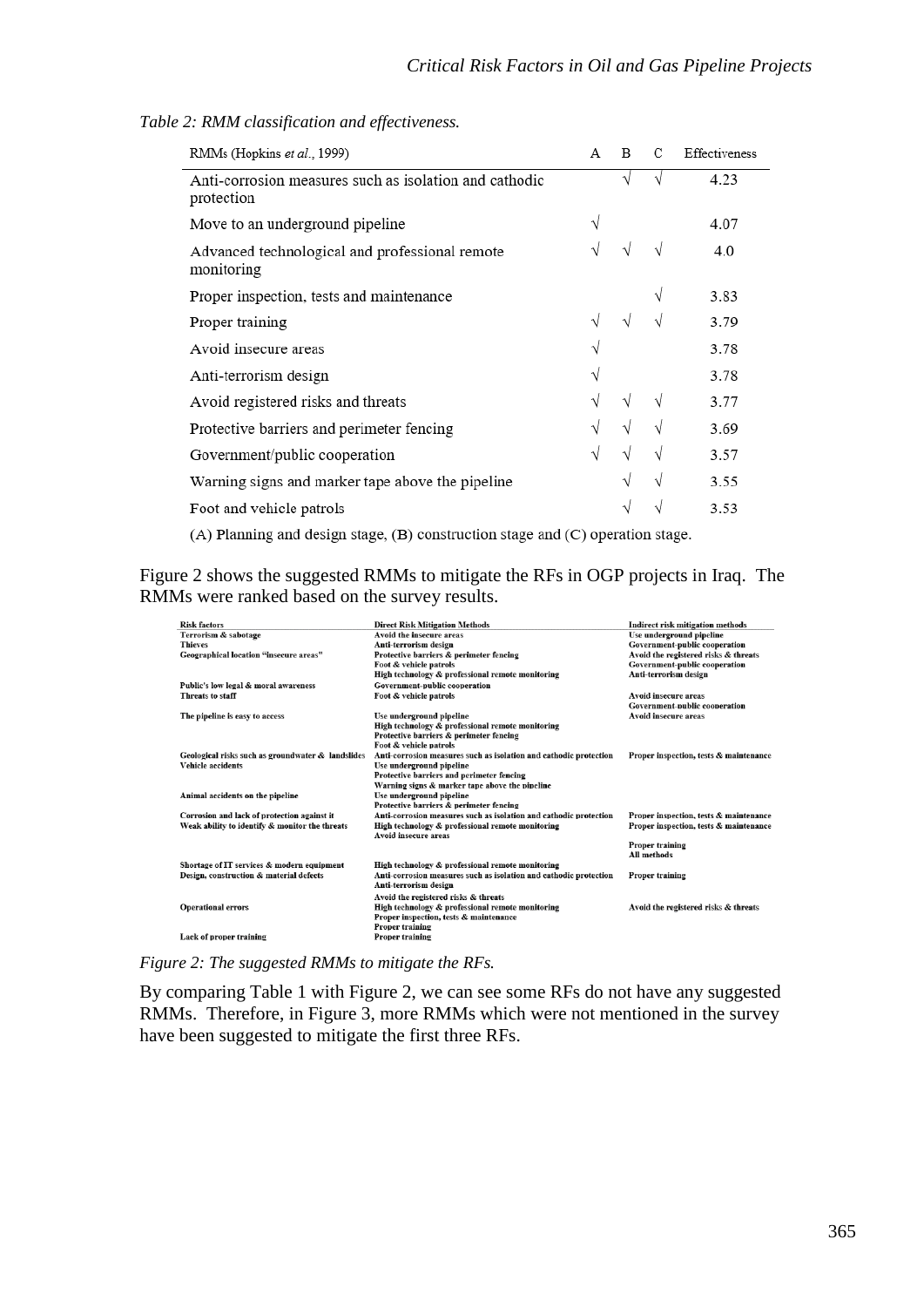| <b>Risk factors</b>                                         | Suggested risk mitigation methods not from the survey        |
|-------------------------------------------------------------|--------------------------------------------------------------|
| <b>Improper safety regulations</b>                          | Proper safety regulations                                    |
|                                                             | Proper use of the risk mitigation methods                    |
| Hacker attacks on the operating or control system           | <b>IT Security</b>                                           |
| Conflicts over land ownership                               | Analyse the pipeline roots at the planning and design stages |
| Stakeholders are not paying proper attention                |                                                              |
| Lack of historical and risk registration                    |                                                              |
| Few researchers are dealing with this problem               |                                                              |
| Corruption                                                  |                                                              |
| The law does not apply to saboteurs and thieves             |                                                              |
| <b>Natural disasters and weather conditions</b>             |                                                              |
| Socio-political factors such as poverty and education level |                                                              |
| Leakage of sensitive information                            |                                                              |

#### *Figure 3: The suggested RMMs from outside the survey.*

As some of the RFs shown in the above figure did not have any associated RMMs, it was necessary to identify more RMMs than those included in the survey (Figure 3). As suggesting RMMs for RFs like corruption is beyond the authors' knowledge, these RFs needed to come from very high levels of government.

The project stages were ranked regarding the priority for application of the RMMs by calculating the total response as follows. 1- Planning and design stage (with a total of 1.520); 2- construction stage (with a total of 2.045); 3- operation stage (with a total of 2.434). As 1 indicates the highest priority, the lowest total is the top rank. Fifty-eight out of 198 respondents chose aboveground as a comparatively safe pipeline network; while 140 respondents chose underground pipelines as the safer option to transport petroleum products in Iraq.

#### **DISCUSSION**

Risk management is a continuous process of identifying and analysing the RFs, risk response and risk control actions. Identifying the OGP RFs and RMMs based on a wideranging review provides accurate and appropriate knowledge about the safety of pipelines. Because there is no reference by which to analyse the risk factors and the risk mitigation methods, collecting information from various and trusted sources, i.e. government agencies, academic organisations and professionals (i.e. consultants, planners, designers, operators and researchers), ensures more verified analysis of OGP RFs and RMMs as the information has been gathered from field-experienced individuals. The respondents' demographic information enhanced the results because all the stakeholder categories were represented in the survey. Collecting stakeholder perceptions about OGP RFs and RMMs could reduce the time and the cost of investigations into OGP RFs. However, this method relies on their willingness to cooperate with the researchers, which is one of its disadvantages. Analysing and ranking the RFs and RMMs helps the stakeholders, decision-makers and policymakers to apply sustainable RMMs and risk management strategy during the different stages of pipeline projects.

Managing and mitigating the risk factors in these projects is not limited to one project stage. Therefore, different risk mitigation methods were suggested to mitigate the risk factors during the projects' entirety. Anti-corrosion measures such as isolation and cathodic protection were rated as an effective RMM because corrosion is one of the most common causes of OGP failure. The disadvantage of this method is that, in addition to the extra cost, it may slow down pipeline construction and installation processes as protections need to be applied. Applying advanced technological and professional remote monitoring (e.g. aerial and satellite surveillance, Global Positioning System (GPS) and smart camera systems) has some advantages, for example, surveying large areas of the pipeline network in a short period of time. The presence of these methods could serve as a deterrent against TPD, providing quick risk prediction and alerts, and these methods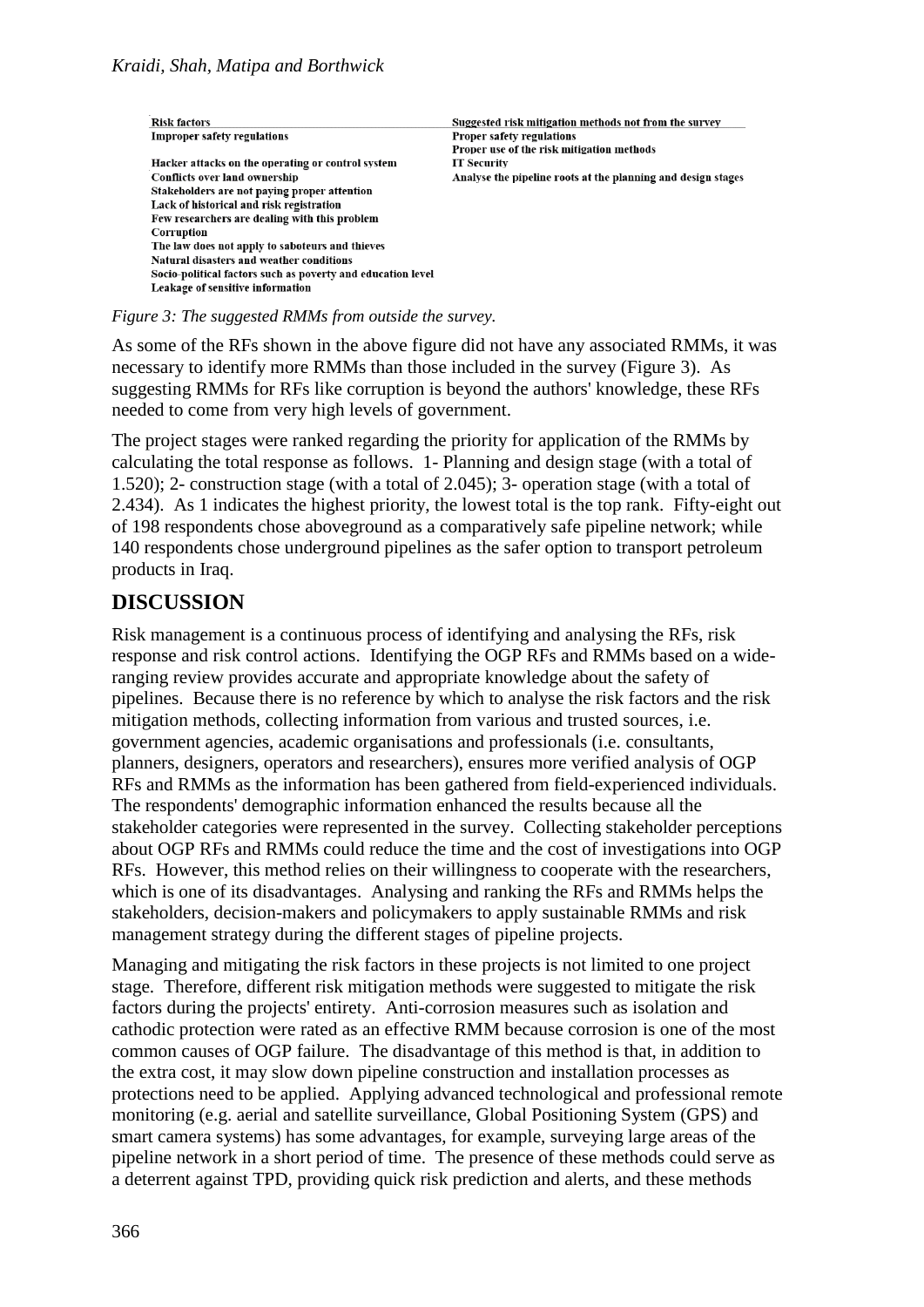also offer the ability to exchange photos of the pipelines. However, these methods also have disadvantages including high capital investment for equipment, machinery and operational costs, and additional training for personnel on new software. Foot and vehicle patrols are less effective RMMs as they are very time consuming, do not cover large areas of the OGP network and need to be carried out at frequent intervals to be effective. That said, this method has some advantages like only requiring a moderate capital investment for equipment and machinery, and it is effective against TPD during inspection periods.

Ranking the RFs based on an RI method has some limitations. For example, the RF with a high RS value could be considered as a critical RF that needs urgent mitigation work. However, the same RF does not achieve a high rank if it has a low RP or vice versa. This means the RI method does not adequately reflect the criticality of the risks. This study has other limitations, such as the RMF cannot be used to link the RFs or draw OGP failure scenarios and calculate the consequences of any hazardous event. Also, it does not provide a decision support tool that has an automated system to analyse the information (e.g. RFs, RP, RS, RMMs and the effectiveness of RMMs).

The RMF could be applied to mitigate the RFs for other critical infrastructures like water supply network; transportation system (e.g. railway, high ways, fuel supply, etc.); energy supply infrastructure (e.g. transmission and distribution lines, nuclear power generators, etc.); telecommunication and communication facilities; etc. The RFs may be different in these projects, but insecure situations cause similar types of risks. Therefore, the methodology of identifying and evaluating the RFs and RMMs could be similar.

# **CONCLUSIONS**

There is a need for an accurate evaluation of the RFs and RMMs in OGP projects, specifically regarding the issue of TPD, because they have not been accurately evaluated in the past. The proposed RMF provides a comprehensive and systematic risk management approach in OGP projects for organisations that have just begun to mitigate OGP RFs more effectively. In this paper, a new database has been created to store information about identifying and analysing the RF and RMMs.

While the survey results identified various problems and risks that cause pipeline failure, TPD (such as sabotage, corruption, insecure areas, lawlessness and theft) is recognised as one of the most common issues obstructing OGP projects in Iraq. In contrast, natural disasters and weather conditions, vehicle accidents, hacker attacks on the operating or control systems, and accidents involving animals are the RFs with the lowest impact on OGP projects in the country. Concerning risk mitigation, anti-corrosion measures such as isolation and cathodic protection, laying the pipes underground, and advanced technological and professional remote monitoring of the RFs are the most effective RMMs; foot and vehicle patrols prove less effective. The majority of participants agreed that moving pipelines underground is safer than having exposed ones. In addition, they said that the mitigation of the RFs in OGP projects should be started at the planning and design stage.

The future work of this study is as follows. 1- Use an Analytic Hierarchy Process (AHP) to compare the influential RFs. 2- Use a neural network analysis tool to draw some pipe failure scenarios to estimate the consequence. 3- Conduct some interviews with experts to analyse the cost-effects that result from applying the RMMs in OGP projects. 4- Use the Fuzzy Inference System (FIS) in the MATLAB toolbox to simulate the RFs as it is a powerful tool that deals with the uncertainty that results from the lack of data and experts'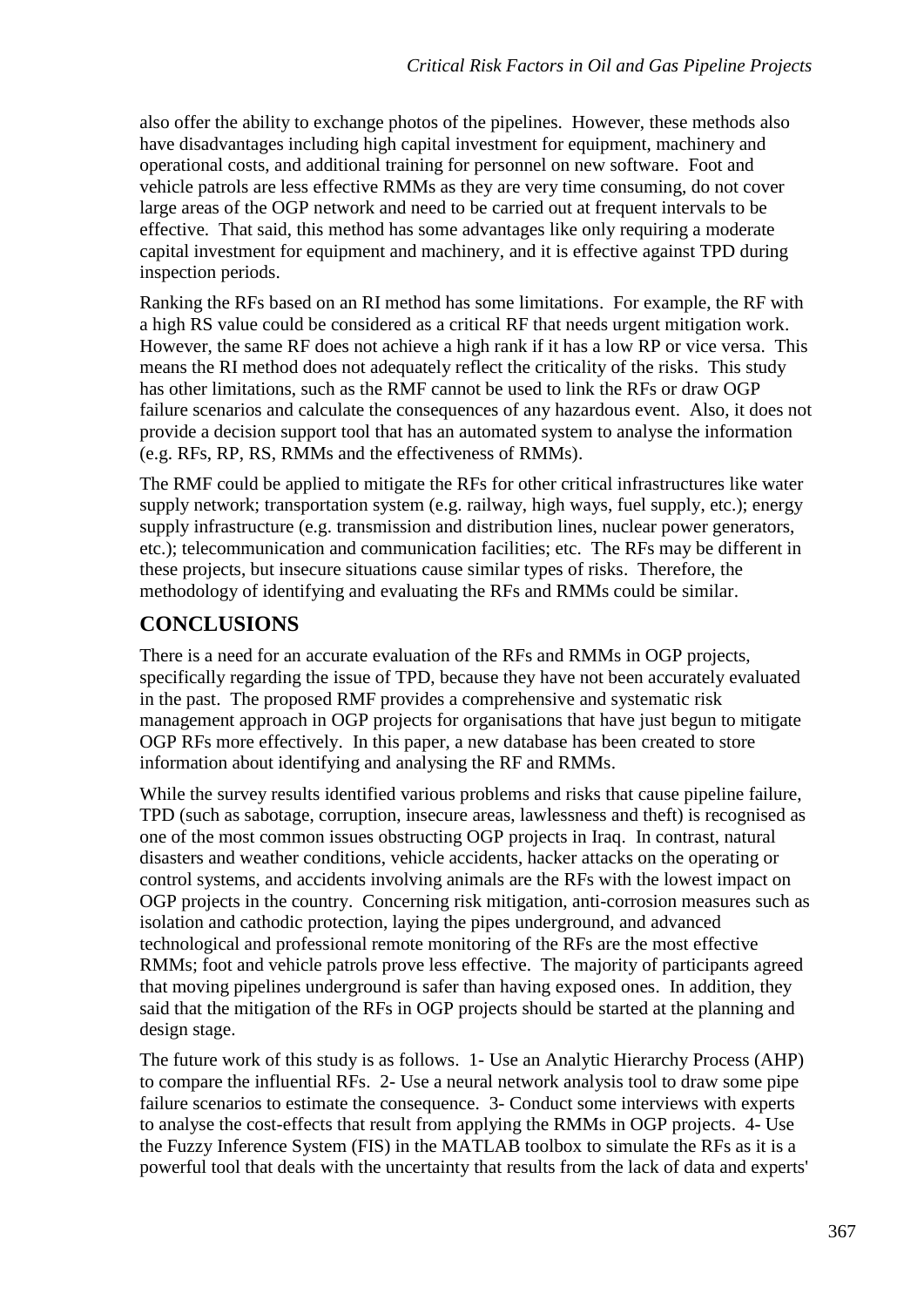judgements. The paper's findings (RP, RS and risk ranking) will be used as inputs for the FIS. The expected outputs will be a useful viewing tool for looking at RF weight, the risk matrix and the overall safety of pipelines. 5- Use one of the decision support methods that can analyse the inputs (e.g. RFs, RP, RS, RMMs, the effectiveness of RMMs and the cost) to help the stakeholders during the decision-making process.

#### **REFERENCES**

- Independent Statistical Analysis U S Energy Information Administration (EIA) (2016) Country Analysis Brief: Iraq. Available from http://www.iberglobal.com/files/2016/iraK\_eia.pdf [Accessed 7th July 2018].
- Balfe, N, Chiara Leva, M, McAleer, B and Rocke, M (2014) Safety risk registers: Challenges and guidance. *Chemical Engineering Transactions*, 36, 571-576.
- Cummins, R A and Gullone, E (2000) Why we should not use 5-point Likert scales: The case for subjective quality of life measurement. *In*: Proceedings, *Second International Conference on Quality of Life in Cities (2000)*, March, 74-93.
- El-Abbasy, M S, Senouci, A, Zayed, T, Mirahadi, F and Parvizsedghy, L (2014) Artificial neural network models for predicting condition of offshore oil and gas pipelines. *Automation in Construction*, 45, 50-65.
- El-Abbasy, M S, Senouci, A, Zayed, T, Parvizsedghy, L and Mirahadi, F (2016) Unpiggable oil and gas pipeline condition forecasting models. *Journal of Performance of Constructed Facilities*, 30(**1**), 4014202.
- Guo, Y, Meng, X, Wang, D, Meng, T, Liu, S and He, R (2016) Comprehensive risk evaluation of long-distance oil and gas transportation pipelines using a fuzzy Petri net model. *Journal of Natural Gas Science and Engineering*, 33, 18-29.
- Hopkins, P, Fletcher, R and Palmer-Jones, R (1999) A method for the monitoring and management of Pipeline risk - A Simple Pipeline Risk Audit (SPRA). *In*: *3rd Annual Conference on 'Advances in Pipeline Technologies and Rehabilitation 99*, November, Abu Dhabi.
- International Energy Agency (2012) Iraq Energy Outlook, World Energy Outlook Special Report (2012).
- Julie Pallant (2001) *SPSS Survival Manual : Step by Step Guide to Data Analysis Using SPSS for Windows*. New York: McGraw Hill: McGraw-Hill Education.
- Li, H, Sun, R, Lee, W-J, Dong, K and Guo, R (2016) Assessing risk in Chinese shale gas investments abroad: Modelling and policy recommendations. *Sustainability*, 8(**8**), 708.
- Macdonald, K A and Cosham, A (2005) Best practice for the assessment of defects in pipelines gouges and dents. *Engineering Failure Analysis*, 12(**5**), 720-745.
- Mubin, S and Mubin, G (2008) Risk analysis for construction and operation of gas pipeline projects in Pakistan. *Pakistan Journal of Engineering and Applied Science*, 50(**4**), 55-60.
- Muhlbauer, W K (2004) *Pipeline Risk Management Manual: Ideas, Techniques and Resources Third Edition*. Burlington, MA: Gulf Professional Publishing, Elsevier Inc.
- Nnadi, U, El-Hassan, Z, Smyth, D and Mooney, J (2014) Lack of proper safety management systems in Nigeria oil and gas pipelines. *Institution of Chemical Engineers*, 237, 27-34.
- Peng, X, Yao, D, Liang, G, Yu, J and He, S (2016) Overall reliability analysis on oil/gas pipeline under typical third-party actions based on fragility theory. *Journal of Natural Gas Science and Engineering*, 34(**1**), 993-1003.
- Rowland, A (2010) *GIS-Based Prediction of Pipeline Third-Party Interference Using Hybrid Multivariate Statistical Analysis*. Newcastle, UK: Newcastle University.